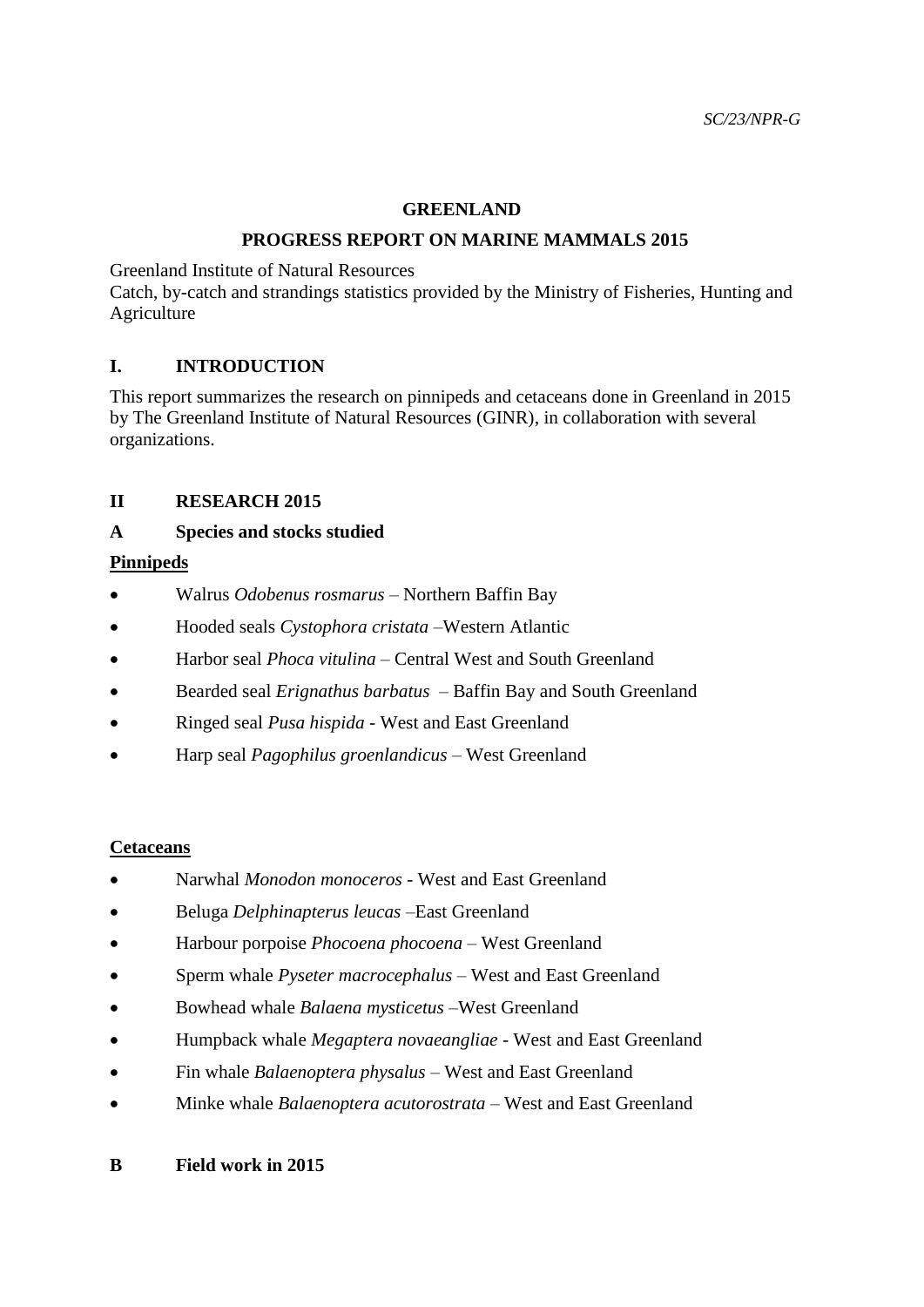# **Walrus**

GINR did not carry out fieldwork with walruses in 2015. Work with this species consisted on analyses of telemetry data from the North Water Polynya and writing of a book on user's knowledge, from interviews carried out in 2010.

# **Seals**

The seal-work in 2015 was mainly focused on ringed seals. The tagging of ringed seals in Sermilik (Southeast Greenland) and in Kangia (Jacobshavn Icefjord, West Greenland) with satellite-linked data-loggers continued in 2015. This study provides a time-series (starting in 2012) of seal behavior and the temperature and salinity in the water column in those two fjords. In 2015 material for a DNA study, a study of cranial-morphometric and a study of ringed seal diet was collected in Kangia.

# **Cetaceans**

To better understand their foraging behaviour and in preparation for future studies of the effect of human disturbance on cetaceans, narwhals from East Greenland were equipped with temperature sensitive stomach probes, coupled with acoustic tags, heart rate sensors and satellite transmitters. In addition, hydrophones were temporarily moored at the bottom of the fjord close to GINR's field station in Scoresby Sund.

To better advice the Government of Greenland regarding the effect of oil exploration and other human activities in the narwhals of Melville Bay, moorings for passive acoustic monitoring of narwhals were deployed near selected glaciers in 2014 and recovered in 2015.

Biological samples from the catch of harbor porpoises were collected in Maniitsoq during summer 2015, as part of a PhD study on the life history and ecology of harbor porpoises.

Also in Maniitsoq, Satellite senders were remotely attached with harpoons to fin whales and minke whales to obtain correction data for estimates derived from aerial surveys and learn more about their movement patterns.

As part of NAMMCO's T-NASS, there were aerial surveys for cetaceans during summer 2015 in East and West Greenland. The East Greenland Survey was financed by NAMMCO, through a Norwegian contribution.

As part of a comprehensive series of studies on the ecology, abundance and stock structure of bowhead whales, carried out by GINR in cooperation with other institutions, hunters from Qeqertarsuaq collected biopsies from bowhead whales in Disko Bay between March and May. The samples are being used for sex determination, genetic identification and stock identity. The long-term studies of bowhead whales in Disko Bay for 2015 focused on testing technology for combining satellite telemetry and recording sounds on the surface of whale bodies, in order to better understand the effect of sound from seismic air guns. In addition, oceanographic tags that record temperature, salinity, depth and position are under development. Furthermore, postdoctoral research focusing on the singing behavior of bowhead whales and the effects of anthropogenic noise continued.

As in previous years, the occurrence and site fidelity of humpback whales in Godhåbsfjorden (Nuuk) was investigated using photo-identification. Pictures of humpback whale flukes and dorsal fins were also provided by the public and tour operators in Godhåbsfjorden and Disko Bay. In addition, biopsies were obtained from humpback whales in Godhåbsfjorden and satellite tags were deployed.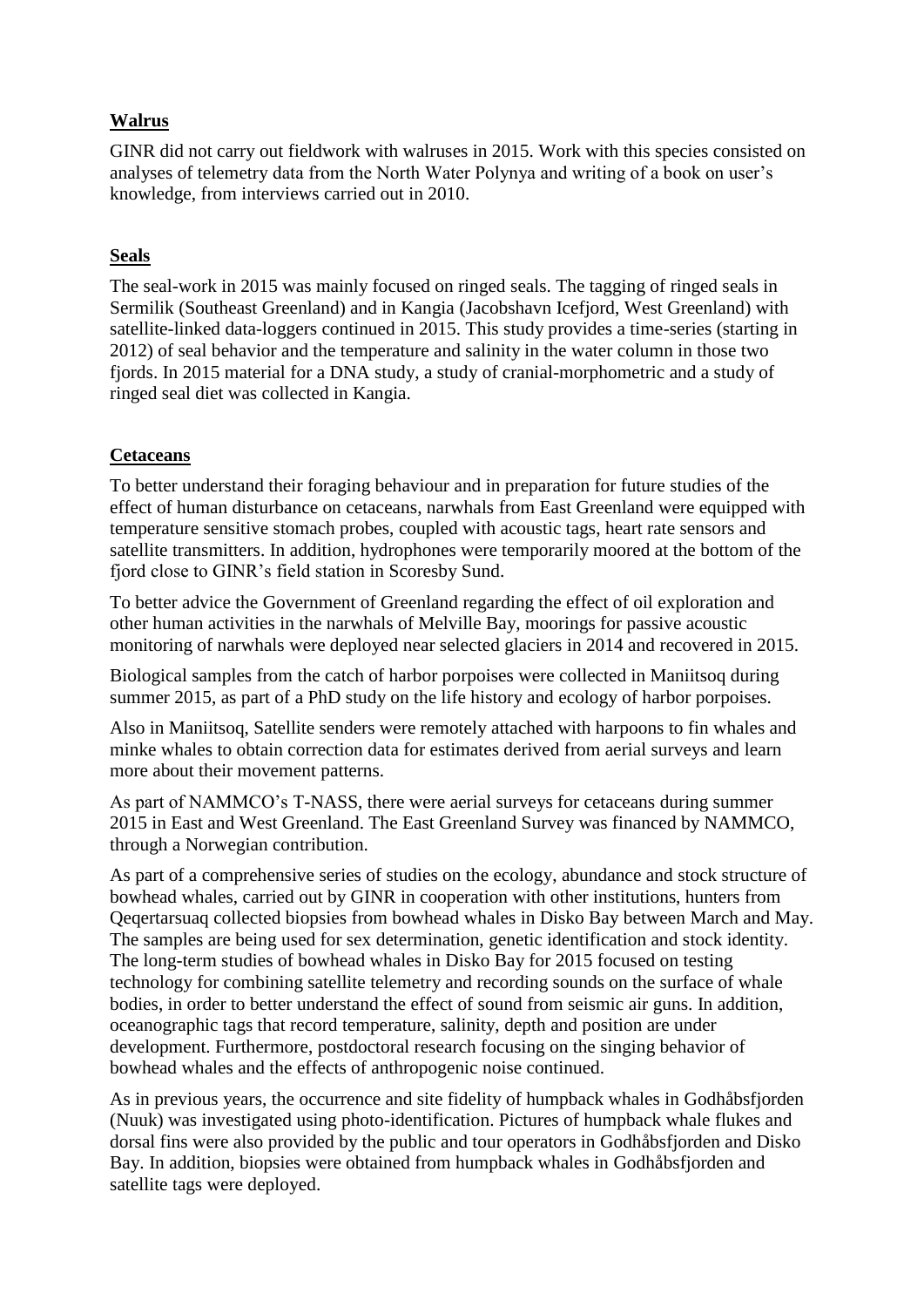A study of the ecology, movements and occurrence of large whales in East Greenland that started in Tasiilaq in 2013 continued in 2015. Methods photo identification, biopsy darting, satellite telemetry, passive acoustic monitoring, oceanographic measurements and distribution of potential prey.

As part of the requirements for obtaining a whaling licence, hunters provided GINR with tissue samples from minke whales, fin whales and humpback whales.

The Danish Centre for Energy and Environment (DCE), University of Aarhus, maintains a database with observations collected by dedicated marine mammal and sea bird observers on board vessels carrying out seismic surveys under licences provided by the Bureau of Minerals and Petroleum.

# **C Laboratory work in 2015**

Laboratory work carried out in 2014 included the analysis of stomach samples from seals, fish and harbour porpoises in Nuuk, as well as genetic analyses of bowhead whales at the University of Oslo and genetic analyses of harbor porpoise..

Sound recordings from moorings in West and East Greenland are being analyzed for estimates of background noise and seasonal occurrence of cetaceans and bearded seals, as well as monitoring of seismic exploration.

# **D Other studies in 2015**

A number of desktop studies were carried out during 2015, including analysis of catch statistics for a number of species and assessments of narwhal and beluga for scientific working groups under NAMMCO/JCNB and of large whales for the IWC.

# **E Research results in 2015**

The majority of research results from the fieldwork of 2015 are not available yet.

# **III ONGOING RESEARCH IN 2016**

The time-series of ringed seal tagging in Sermilik (Southeast Greenland) and in Kangia (Jacobshavn Icefjord, West Greenland) continued in 2016.

A search for seal colonies and bird colonies along the Southeast Greenland coast was finished in 2016. The first leg Cape Farewell-Tasiilaq was done in 2014 and the second leg Ittoqqortoormiit-Tasiilaq was done in 2016. Large parts of this coast is rarely visited by people and it could therefore potentially host undiscovered harbor seal or grey seal colonies. The area is dominated by drift ice along the coast and glacier ice in some of the fjords. A complete coverage from boat was therefore not possible, but large areas were covered without finding new seal colonies, but numerous new bird-colonies were found.

A camera and a buoy that record seal-sounds was also put out in the southernmost harbor seal colony near Cape Farewell where grey seals were seen in 2009 and 2010 in the hope to detect whether grey seal still are in the area.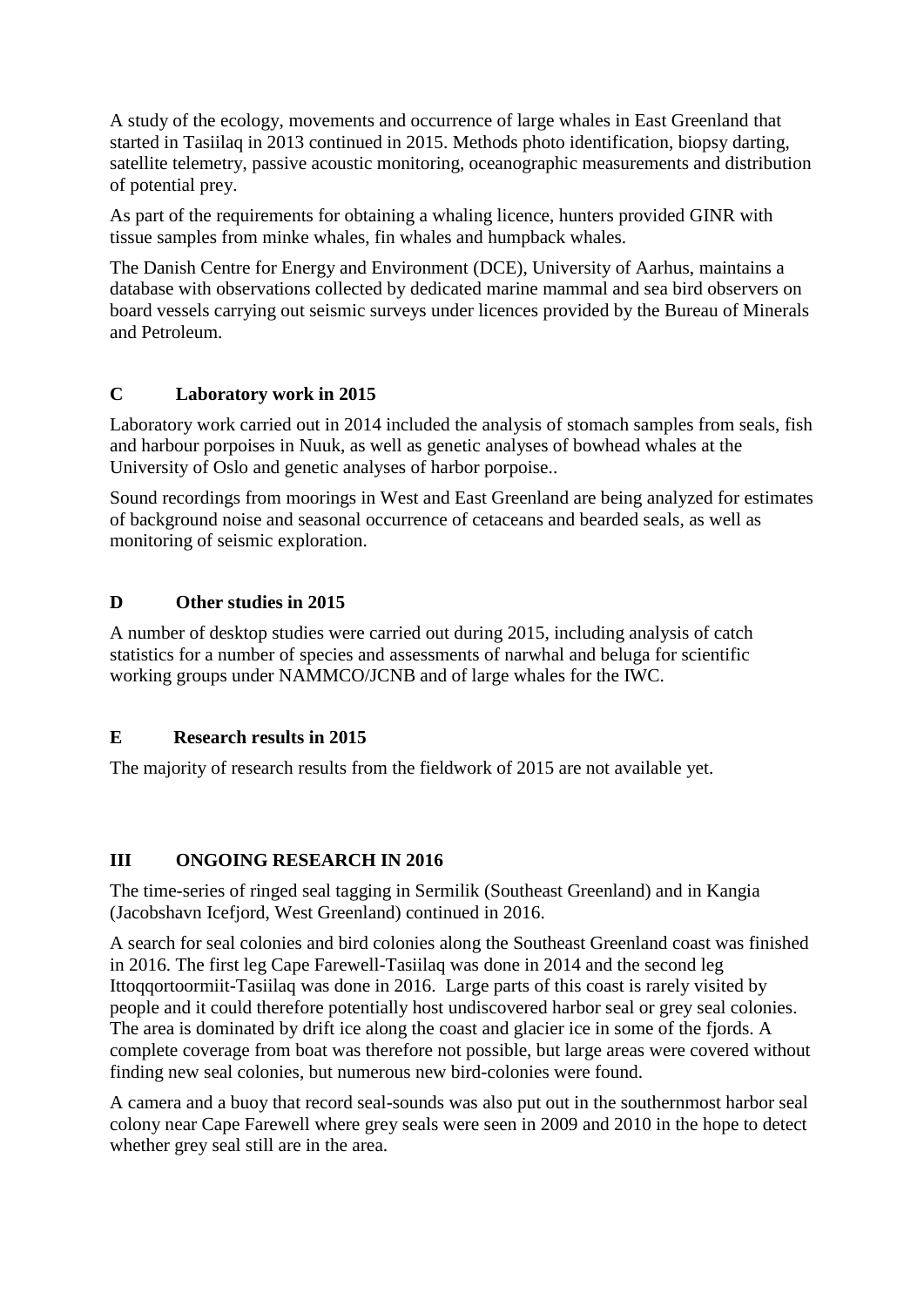In order to understand the stock delineation and to obtain complementary data for abundance estimates, GINR runs a series of satellite telemetry studies. Target species in 2016 were narwhals in East Greenland, as well as fin and minke whales in Maniitsoq, West Greenland.

Satellite telemetry of narwhals in East Greenland was complemented with the use of sensors to document feeding events, heart rate and received sound levels to develop techniques for assessing the impact of anthropogenic noise. In East Greenland, telemetry studies in Scoresbysund started in 2010. A pilot narwhal tagging project was carried out in Kangerlussuaq fjord, East Greenland in August 2016.

Also in August 2016, an aerial survey of narwhals was carried out in East Greenland

As in previous years, the long-term studies of bowhead whales in Disko Bay for 2016 focused on testing technology for combining satellite telemetry and recording sounds on the surface of whale bodies, in order to better understand the effect of sound from seismic air guns. In addition, oceanographic tags that record temperature, salinity, depth and position are under development.

Collection of identification pictures taken by the public of humpback whales flukes and dorsal fins from West Greenland continued throughout 2016. In Nuuk, fieldwork on humpback whales in 2016 included photo-identification, biopsy sampling and satellite telemetry.

Studies of large whales in Tasiilaq, Southeast Greenland continued in 2016, and were include photo identification, biopsy darting, satellite telemetry, passive acoustic monitoring, oceanographic measurements and distributin of potential prey.

In cooperation with the Marine Reseach institute in Iceland, MMSO (marine mammal and seabird observrs) were placed in two research vessels doing transects for mackerel abundance.

# **IV ADVICE GIVEN AND MANAGEMENT MEASURES TAKEN**

Advice and quotas for cetaceans and pinnipeds in the calendar year 2015 are summarized in table 1. Actual catches are given in Appendix 1.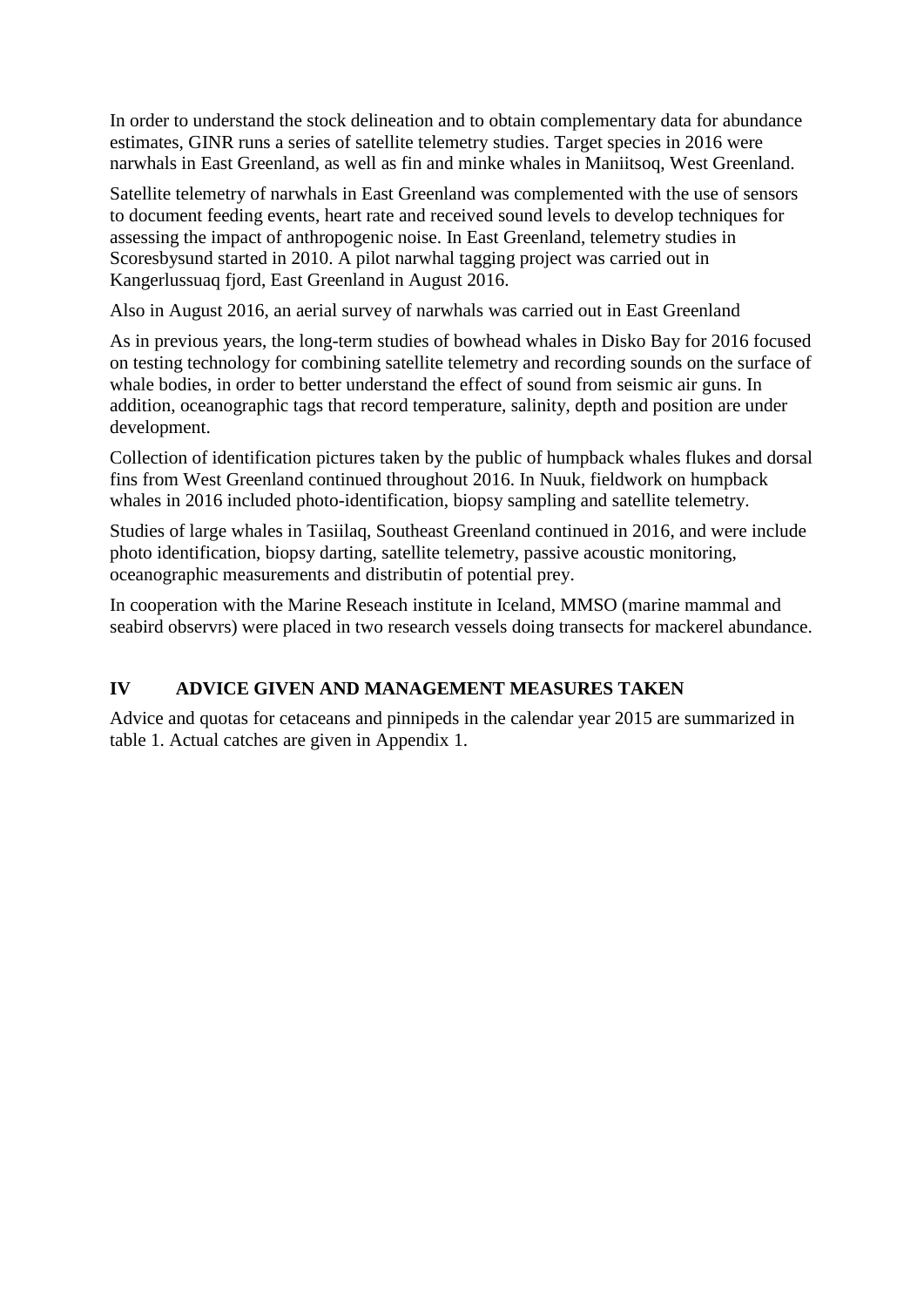Table 1. Overview of management advice per stock in 2015, the year of survey used in assessment for advice valid in 2015, the year of the most recent survey (by the fall 2016), the quota or other management measures used in 2015 and the potential removals if all the quota was taken. Potential removals include catches in Greenland, catches in Canada for shared stocks and estimated struck but lost animals. Potential removals for narwhals given under the assumption that hunters report stuck and lost animals

| <b>Species - stock</b>                        | <b>Year of survey used</b><br>for advice in 2015<br>(year of last survey) | <b>Advisor</b>                  | <b>Advice</b>             | <b>Quota 2013/</b><br><b>Management</b><br>measure 2013 | <b>Potential removals</b> |
|-----------------------------------------------|---------------------------------------------------------------------------|---------------------------------|---------------------------|---------------------------------------------------------|---------------------------|
| Harbour seal                                  | 2014 (2015)                                                               | <b>NAMMCO</b>                   | Total<br>protection       | Protected since<br>2010                                 |                           |
| Grey seal                                     | 2009 (2009)                                                               | <b>NAMMCO</b>                   | Total<br>protection       | Protected since<br>2010                                 |                           |
| Harp seal                                     | 2013 (2015)                                                               | <b>ICES/NAFO</b>                | No concern                | No catch limit                                          |                           |
| Hooded seal                                   | 2013 (2015)                                                               | <b>ICES/NAFO</b>                | No concern                | No catch limit                                          |                           |
| Walrus - Baffin Bay                           | 2014 (2014)                                                               | <b>NAMMCO</b>                   | 93 or less<br>removals    | Quota of $861$                                          | 103                       |
| Walrus - Davis Strait<br><b>Baffin Island</b> | 2012 (2012)                                                               | <b>NAMMCO</b>                   | 100 or less<br>removals   | Quota of 69                                             | 98                        |
| Walrus - East<br>Greenland                    | 2008 (2008)                                                               | <b>NAMMCO</b>                   | 20 or less<br>removals    | Quota of 18                                             | 20                        |
| Beluga - West<br>Greenland                    | 2012 (2012)                                                               | <b>JCNB</b><br>$(\&$<br>NAMMCO) | 310 or less<br>removals   | Quota of $310^2$                                        | 345                       |
| Beluga - Qaanaaq                              | 2014 (2014)                                                               | <b>JCNB</b><br>$(\&$<br>NAMMCO) | 20 removals<br>acceptable | Quota of 20                                             | 20                        |

<sup>1</sup> The actual quota was 83, as 3 walruses were removed due to over catch in 2014

 $\overline{a}$ 

<sup>2</sup> The actual quota was 345, as it included carry over from quota not used in 2014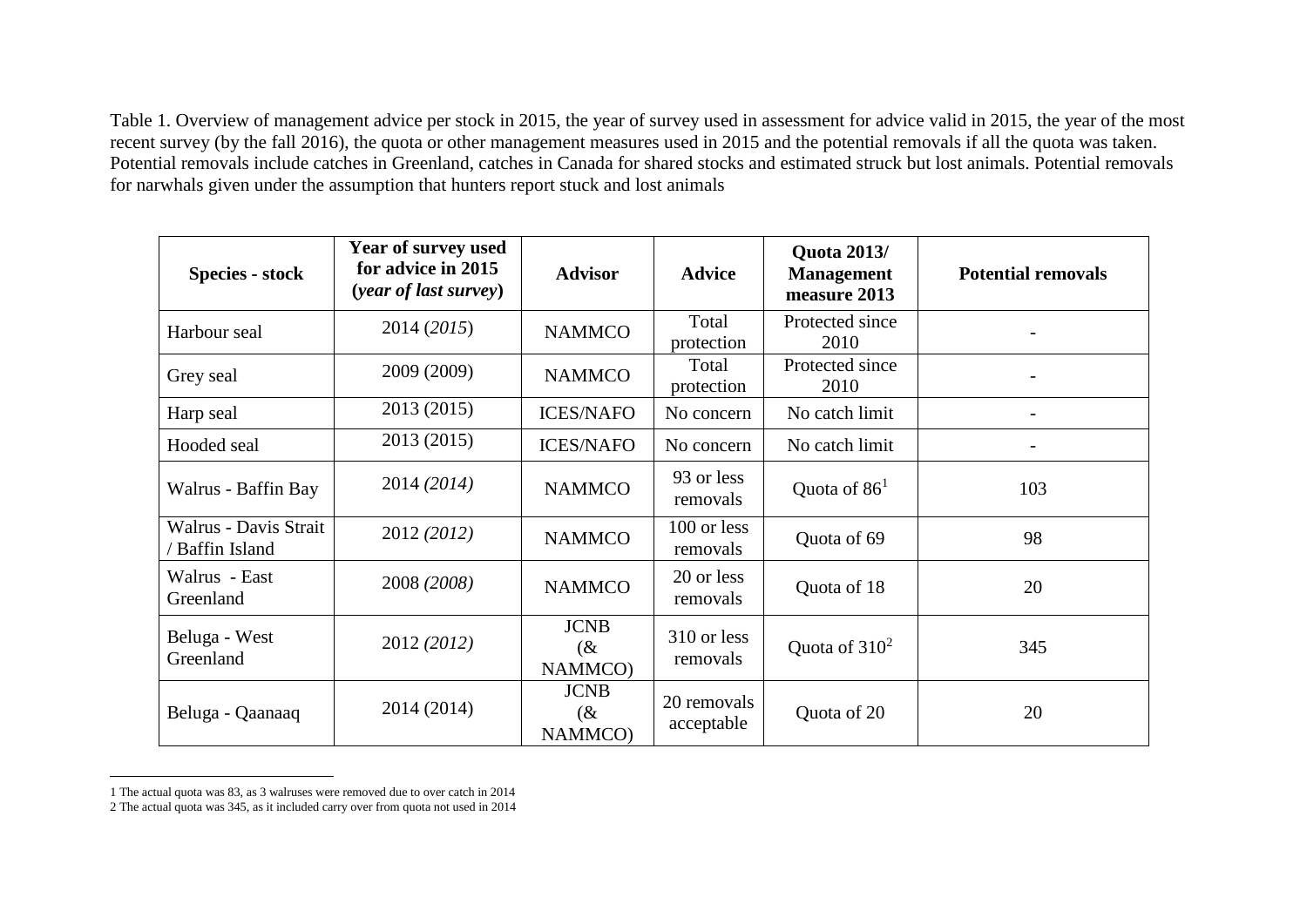| Narwhal - Inglefield<br><b>Bredning</b>              | 2007 (2007)  | <b>JCNB</b><br>(x)<br>NAMMCO)   | 85 or less<br>removals        | Quota of 85  | 85             |
|------------------------------------------------------|--------------|---------------------------------|-------------------------------|--------------|----------------|
| Narwhal - Melville<br>Bay                            | 2014 (2014)  | <b>JCNB</b><br>$(\&$<br>NAMMCO) | 81 or less<br>removals        | Quota of 81  | 81             |
| Narwhal -<br>Uummannaq                               |              | <b>JCNB</b><br>(x)<br>NAMMCO)   | 85 or less<br>removals        | Quota of 85  | 85             |
| Narwhal - Disko Bay<br>area                          | 2006 (2012)  | <b>JCNB</b><br>(x)<br>NAMMCO)   | 59 or less<br>removals        | Quota of 59  | 59             |
| Narwhals -<br>Ittoqqortormiit                        | 2008 (2008)  | <b>NAMMCO</b><br>$&$ JCNB)      | 70 or less<br>removals        | Quota of 70  | 70             |
| Narwhal - Tasiilaq                                   | 2008 (2008)  | <b>NAMMCO</b><br>$&$ JCNB)      | 18 or less<br>removals        | Quota of 28  | 28             |
| Bowhead whale -<br>West Greenland /<br>Arctic Canada | 2006 (2013)  | <b>IWC</b>                      | 5 removals<br>acceptable      | Quota of 2   | $\overline{2}$ |
| Humpback whale -<br><b>West Greenland</b>            | 2007 (2015)  | <b>IWC</b>                      | 10 removals<br>acceptable     | Quota of 10  | 10             |
| Fin whale - West<br>Greenland                        | 2007 (2015)  | <b>IWC</b>                      | 19 removals<br>acceptable     | Quota of 19  | 19             |
| Minke whale – West<br>Greenland                      | 2007 (2015?) | <b>IWC</b>                      | 164<br>removals<br>acceptable | Quota of 164 | 164            |
| Minke whale – East<br>Greenland                      | 2007 (2015)  | <b>IWC</b>                      | 12 removals<br>acceptable     | Quota of 12  | 12             |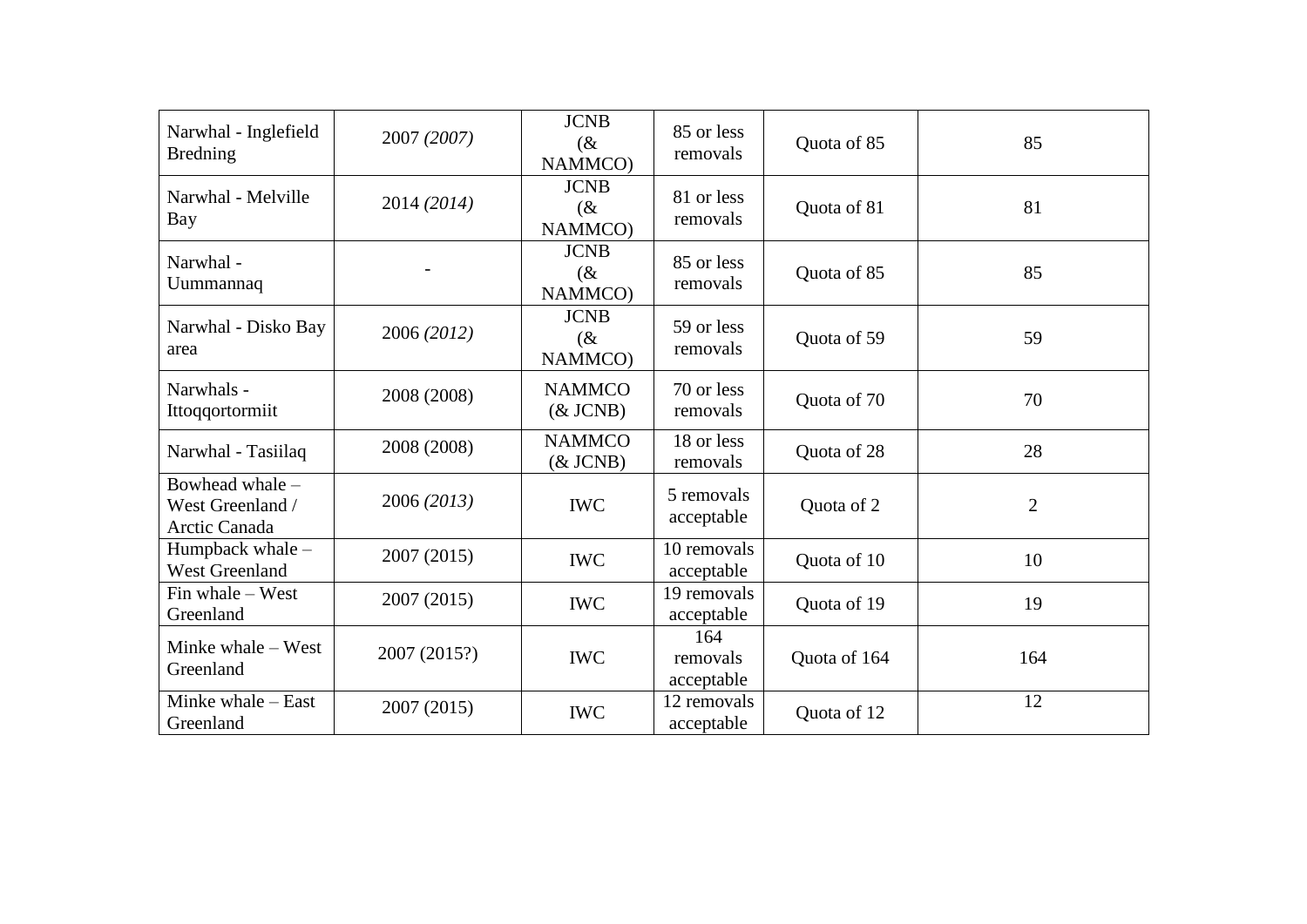According to legislation, animals that are struck but lost should be reported and will be taken from the quotas. However, the scarcity of reports suggests that there is underreporting of struck bust lost animals for beluga, narwhal and walrus. The two stocks of walrus in West Greenland are also hunted in Canada. In consequence, walrus quotas are lower than the recommended removals to allow for struck but lost animals and for harvest in Canada. There is an issue in this respect with the quota from Qaanaaq (Baffin Bay stock), as the Department of Fisheries, Hunting and Agriculture concluded, based on dialogue with hunters, that the 15 % loss rate used by NAMMCO in the assessment, was not appropriated for this area. As a consequence, the quotas were set at a level that, when using NAMMCO's 15 % loss rate, result in a number of walruses killed that is higher than the advice.

With the exemption of narwhals in Tasiilaq, where the quota was raised by 10 narwhals, and the above mentioned walrus in Qaanaaq, all the quotas of cetaceans and pinnipeds in 2015 were in accordance with biological advice.

Quotas for large whales are normally set by the IWC. On its meeting in 2014, the IWC agreed upon quotas for the remaining years of the block period 2015 – 2018. The IWC quotas were implemented.

As something new, CITES Non Detriment Findings report (NDF) was issued as one document for all marine mammals in Greenland. The intention of GINR, as CITES scientific authority, is to update this NDF every year. The NDF for 2016 compares catches and advice for 2013, 2014 and 2015. The species targeted are marine mammals in CITES appendix II (minke whale in West Greenland, narwhal, beluga, harbor porpoise, pilot whale, killer whale, white beaked dolphins and polar bear) and walrus, which are in appendix III, but have been deemed as species of interest by the EU and the Government of Greenland. The NDF concluded than as a whole, in the period 2013-2015, catches have followed the advice from NAMMCO, JCNB or IWC for all stocks, except narwhals in Inglefield Bredning, Melville Bay, Ittoqqortormiit and Tasiilaq, and walruses in Qaanaaq. For harbor porpoise, pilot whale, killer whale, dolphin and polar bear, it was not possible to conclude whether catches should be deemed as sustainable, as there is no biological advice for these species.

In 2013, NAMMCO recommended that Greenland should take a closer look at the accuracy of catch data for harbor porpoises and killer whales. This work has not been completed.

# VV **PUBLICATIONS AND DOCUMENTS (2015 ONLY)**

#### **Peer reviewed**

- Boertmann, D., Kyhn, L. A., Witting, L., Heide-Jørgensen, M. P. (2015) A hidden getaway for bowhead whales in the Greenland Sea. Polar Biology, DOI 10.1007/s00300-015- 1695-y
- Boye TB, Simon M, Witting L (2014) How may an annual removal of humpback whales from Godthaabsfjord, West Greenland, affect the within-fjord sighting rate? Journal of Cetacean Research and Management 14: 51-56
- Garde E, Heide-Jørgensen MP, Ditlevsen S, Tvermosegaard KT, Harding K, Hansén J and Hansen SH (2015) Population dynamics of narwhals Monodon monoceros from East and West Greenland. Journal of Mammalogy 96(4): 866-879
- George JC, Druckenmiller M, Laidre KL, Suydam R, Person B (2015). Western Arctic bowhead whale body condition and links to summer sea ice and upwelling in the Beaufort Sea. Progress in Oceanography 136: 250-262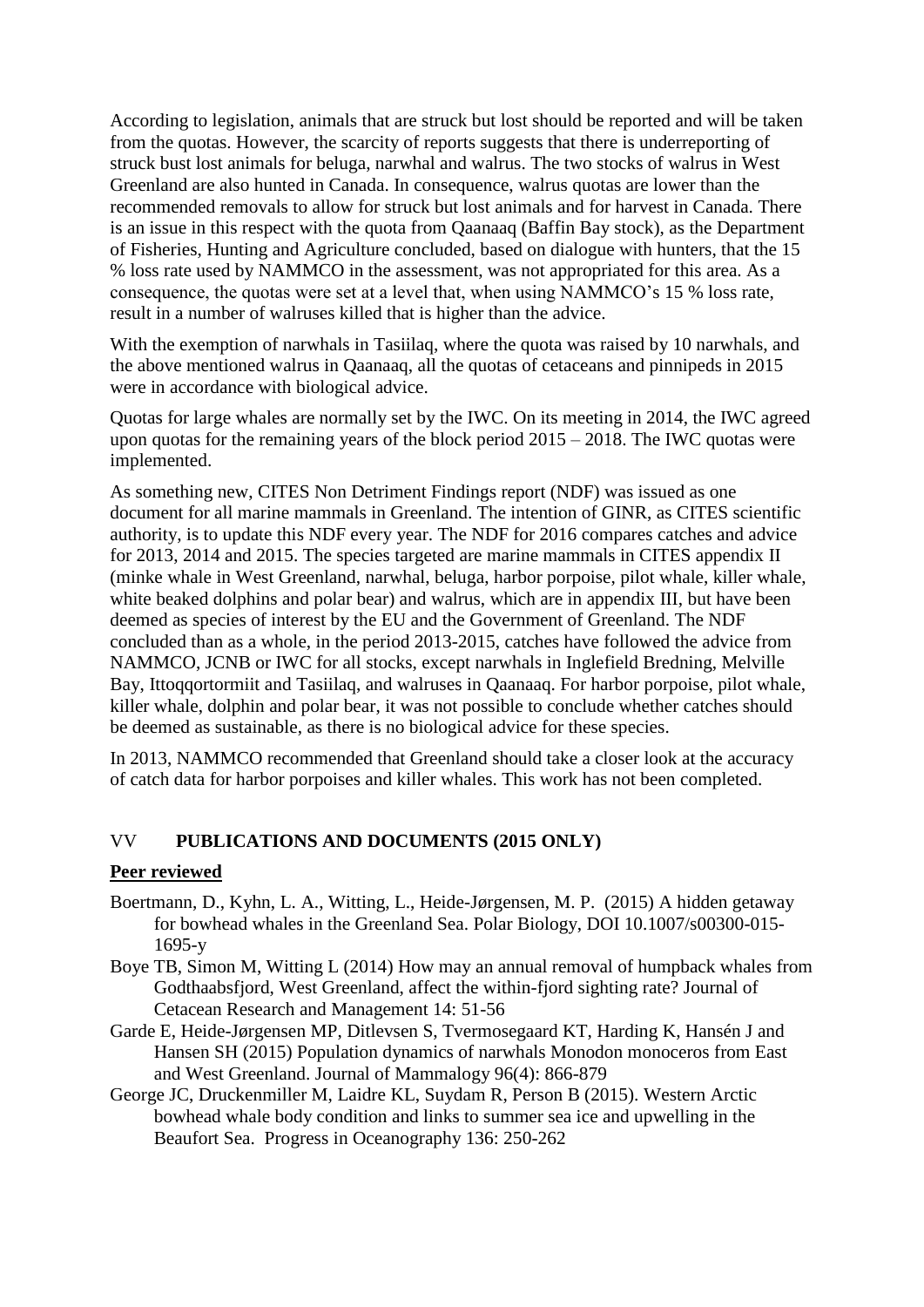- Gladish CV, Holland DM, Rosing-Asvid A, Behrens JW, Boje J (2015) Oceanic Boundary Conditions for Jakobshavn Glacier. Part I: Variability and Renewal of Ilulissat Icefjord Waters, 2001-14. Journal of Physical Oceanography 45 (1): 3-32
- Grist JP, Josey SA, Boehme L, Meredith MP, Laidre KL, Heide-Jørgensen MP, Kovacs KM, Lydersen C, Davidson FJM, Stenson GB, Hammill MO, Marsh R and Coward AC (2015) Seasonal variability of the warm Atlantic water layer in the vicinity of the Greenland shelf break. Geophysical Research Letters 41, doi:10.1002/2014GL062051.
- Hauser DDW, Laidre KL, Parker-Stetter SL, Horne JK, Suydam RS, Richard PR (2015) Regional diving behavior of Pacific Arctic beluga whales Delphinapterus leucas and possible associations with prey. Marine Ecology Progress Series 541: 245–264. doi: 10.3354/meps11530
- Heide-Jørgensen MP, Nielsen NH, Hansen RG, Schmidt HC, Blackwell SB, Jørgensen OA (2015) The predictable narwhal: satellite tracking shows behavioural similarities between isolated subpopulations. Journal of Zoology 297:54–65. doi:10.1111/jzo.12257
- Heide-Jørgensen MP and Laidre KL (2015) Surfacing time, availability bias and abundance of humpback whales in West Greenland. Journal of Cetacean Research and Management 15: 1-8
- Keane M, Semeiks J, Webb AE, Li Y-I, Quesada V, Craig T, Madsen LB, Van Dam S, Brawand D, Marques PI, Michalak P, Kang L, Bhak J, Yim H-S, Grishin NV, Nielsen NH, Heide-Jørgensen MP, Oziolor EM, Matson CW, Church GM, Stuart GW, Patton JC, George JC, Suydam R, Larsen K, Lopez-Otın C, O'Connell MJ, Bickham JW, Thomsen B and de Magalhaes JP (2015) Insights into the evolution of longevity from the bowhead whale genome. Cell Reports 10, 1-11
- Laidre KL, Stern H, Kovacs KM, Lowry L, Moore SE, Regehr EV, Ferguson SH, Wiig Ø, Boveng P, Angliss RP., Born EW, Litovka D, Quakenbush L, Lydersen C, Vongraven D and Ugarte F (2015) A circumpolar assessment of Arctic marine mammals and sea ice loss, with conservation recommendations for the 21st century. Conservation Biology. DOI: 10.1111/cobi.12474
- MacIntyre KQ, Stafford KM, Conn PB, Boveng PL, Laidre KL (2015) The relationship between sea ice concentration and the spatio-temporal distribution of vocalizing bearded seals (*Erignathus barbatus*) in the Bering, Chukchi, and Beaufort Seas from 2008-2011. Progress in Oceanography 136: 241-249. Download Adobe PDF
- Mernild SH, Holland DM, Holland D, Rosing-Asvid A, Yde JC, iston GE, Steffen K (2015) Freshwater Flux and Spatiotemporal Simulated Runoff Variability into Ilulissat Icefjord, West Greenland, Linked to Salinity and Temperature Observations near Tidewater Glacier Margins Obtained Using Instrumented Ringed Seals. Journal of Physical Oceanography 45 (5): 1426-1445
- Nielsen NH, Laidre K, Larsen RS and Heide-Jørgensen MP (2015) Identification of potential foraging areas for bowhead whales in Baffin Bay and adjacent waters. Arctic 68 (2): 169-179
- Peterson IK, Pettipas R and Rosing-Asvid A (2015) Trends and Variability in Sea Ice and Icebergs off the Canadian East Coast. Atmosphere-Ocean 53 (5): 582-594
- Rasmussen M, Koblitz J, and Laidre KL (2015) Buzzes and rather high frequency clicks recorded from narwhals (Monodon monoceros) at their wintering feeding ground. Aquatic Mammals 41(3): 256-264.
- Rekdal SL, Guldborg Hansen R, Borchers D, Bachmann L, Laidre KL, Wiig Ø, Hjort Nielsen N, Fossette S, Tervo O, and Heide-Jørgensen MP (2015) Trends in bowhead whales in West Greenland: aerial surveys versus genetic capture-recapture analyses. Marine Mammal Science 1: 133-154, doi:10.1111/mms.12150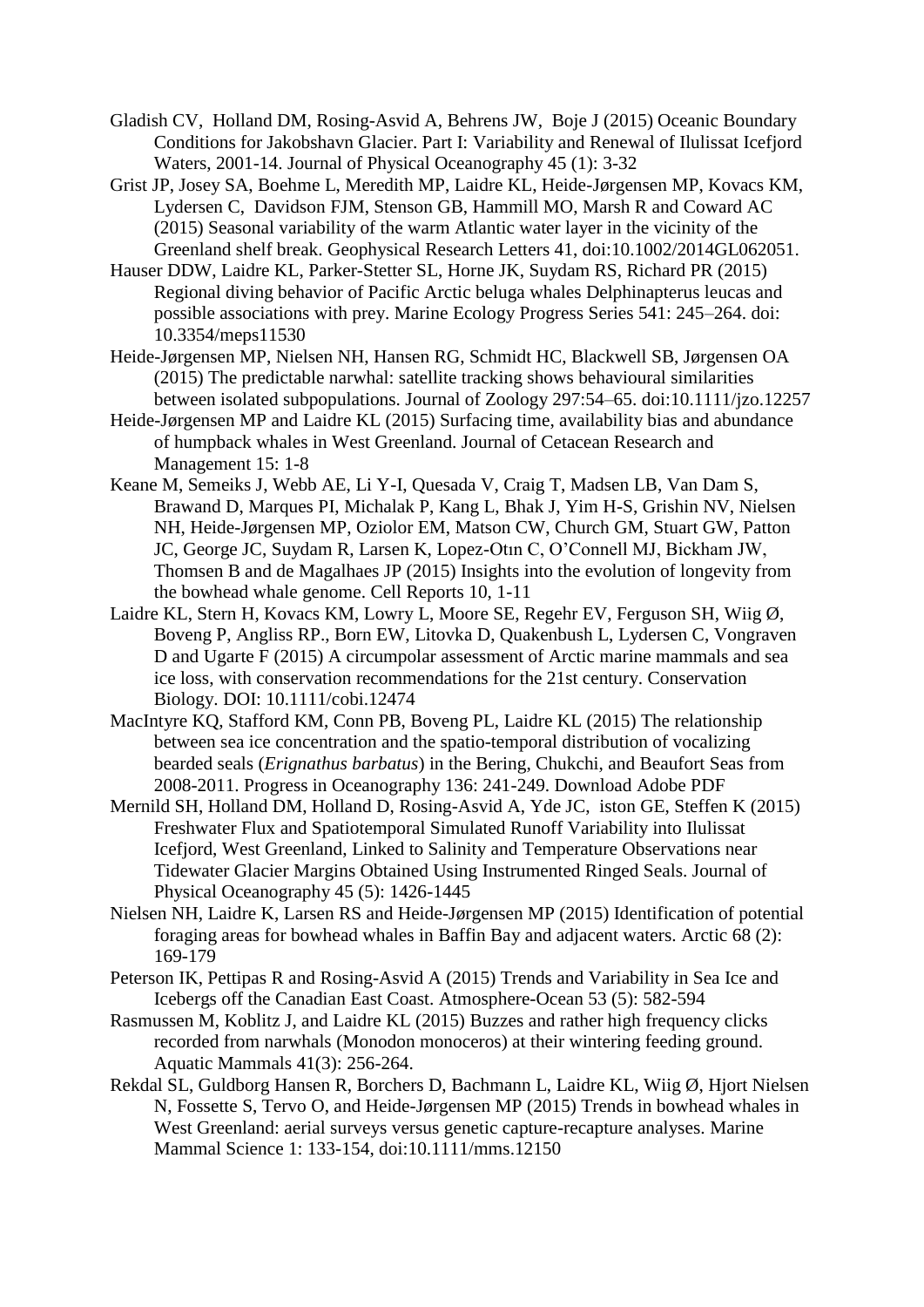Watt CA, Orr JR, Heide-Jørgensen MP, Nielsen NH, Ferguson SH (2015) Differences in dive behaviour among the world´s three narwhal Monodon monoceros populations correspond with dietary differences. Marine Ecology Progress Series 525:273-285. doi: 10.3354/meps11202

### **Meeting documents**

- Hansen et al. Abundance of narwhals in Melville Bay. NAMMCO/SC/22-JCNB/SWG/2015- JWG/14
- Hansen et al. narwhals in E Baffin Bay. NAMMCO/SC/22-JCNB/SWG/2015-JWG/15
- Heide-JørgensenMP and Hansen RG (2015) Catch statistics for belugas in Greenland 1862 to 2014. NAMMCO/SC/22-JCNB/SWG/2015-JWG/05.
- Heide-Jørgensen MP and Hansen RG (2015) Reconstructing catch statistics for narwhals in Greenland 1862 to 2014. NAMMCO/SC/22-JCNB/SWG/2015-JWG/06
- Heide-Jørgensen et al. Winter abundance of large marine mammals in the North Water. NAMMCO/SC/22-JCNB/SWG/2015-JWG/08.
- Heide-Jørgensen et al. Abundance of belugas in West Greenland 2012.NAMMCO/SC/22- JCNB/SWG/2015-JWG/11
- Witting L (2015) Assessment runs for Baffin-Bay walrus 2015, NAMMCO/SC/22/16
- Witting L (2015) Candidate SLAs for the hunt of bowhead whales in West Greenland, IWC/SC/F15/AWMP1
- Witting L (2015) Candidate SLA for West Greenland fin whales, IWC/SC/D15/AWMP4
- Witting (2015) Density regulated model for West Greenland fin whales, IWC/SC/F15/AWMP4
- Witting L (2015) Population growth in North Atlantic fin whales, IWC/SC/66a/AWMP1
- Witting L (2015) Preliminary SLA runs for West Greenland fin whales, IWC/SC/66a/AWMP3
- Witting L (2015) Meta population modelling of narwhals in East Canada and West Greenland, NAMMCO/SC/22-JCNB/SWG/2015-JWG/10
- Witting L and Heide-Jørgensen M P (2015) Population model for West Greenland beluga, NAMMCO/SC/22-JCNB/SWG/2015-JWG/09
- Witting L and Heide-Jørgensen M P (2015) Assessment of East Greenland narwhals, NAMMCO/SC/22-JCNB/SWG/2015-JWG/16

## **Reports and other written documents**

- Boertmann D og Boye TB (2015) Notat: "Vedr. TGS' scopes om seismiske undersøgelser m.m. i 2016 (NEG16)"
- Bröker K, Leonard K, Hansen RG, Heide-Jørgensen MP, Koski B, Funk D, Boschetto B, Brzuzy L, Macrander AM (2015) "A comparison of narwhal sightings from aerial surveys over Melville Bay, West Greenland: digital image analysis versus aerial